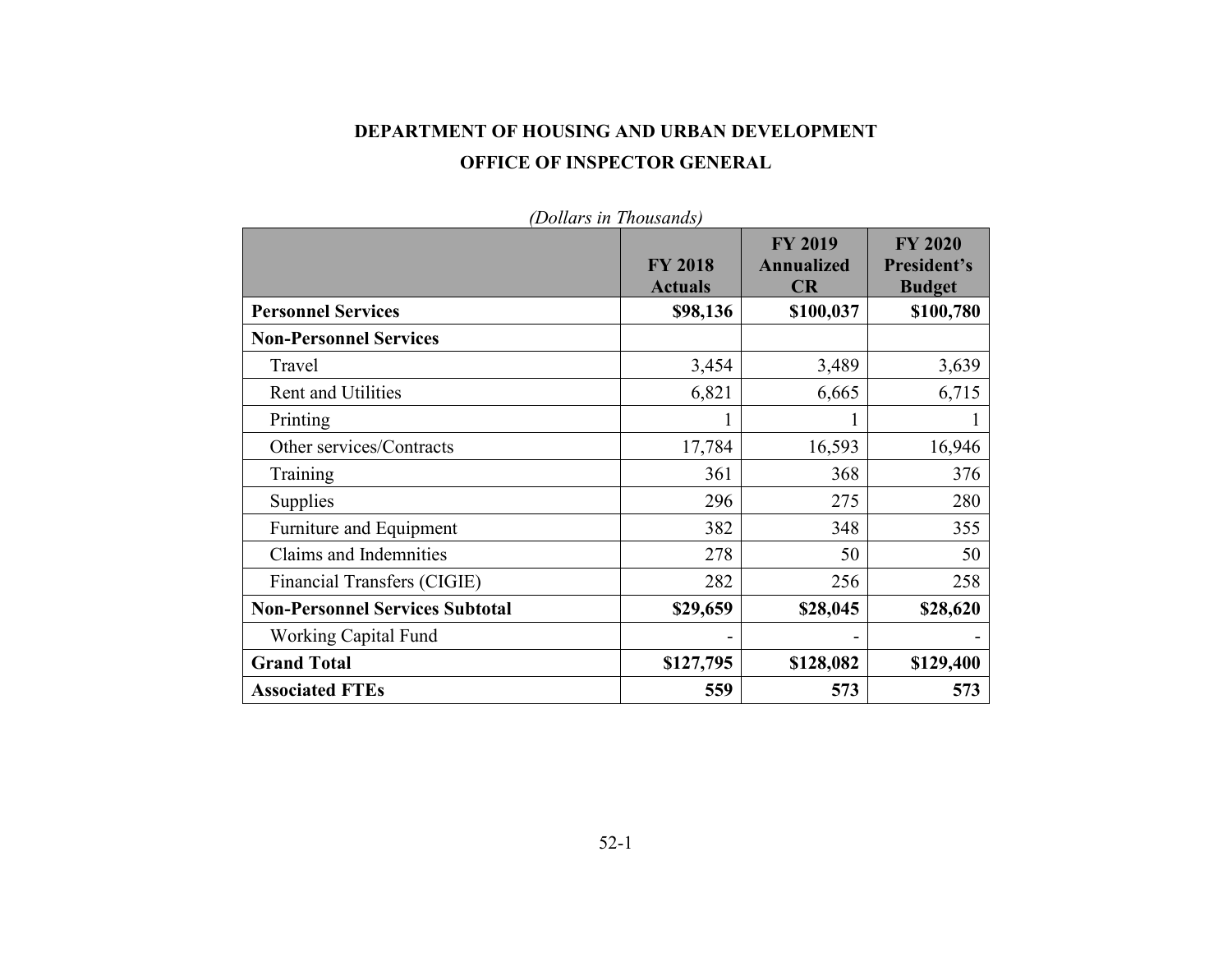## **1. Program Purpose and Budget Overview**

The mission of the Office of Inspector General is not only to prevent and detect fraud, waste, and abuse in the programs and operations of the Department of Housing and Urban Development (HUD) but also to promote economy, efficiency and effectiveness. The OIG does this by conducting independent investigations, audits, and evaluations. The work performed by investigators, auditors, and evaluators, provides the means to keep the Secretary and the Congress fully and currently informed about the Department's challenges while also identifying best practices. After identifying weaknesses, the OIG makes recommendations to improve operations and monitors departmental progress on corrective actions. Stewardship of taxpayer resources is one of the Inspector General's highest priorities, ensuring funding is appropriately utilized, properly managed, and achieving the outcomes stakeholders require.

The 2020 President's Budget of \$129.4 million is \$1.3 million more than the 2019 Annualized Continuing Resolution (CR) level. The 2020 Budget provides the necessary resources to support congressionally mandated activities including the HUD consolidated financial statement audit, information security audits and evaluations related to FISCAM and FISMA legislation, DATA act compliance audits, and other legislatively required audits and evaluations. In addition, these resources will ensure the OIG can adequately address the top management challenges within HUD, including the prevention of fraud and corruption in public and multifamily housing, HUD grant management oversight, ensuring HUD is taking the proper steps to guarantee safe and lead free housing for families and children, and evaluating HUD IT modernization efforts to ensure cybersecurity compliance.

The OIG will be able to support a base of 573 full-time equivalents in 2020, this staffing level represents no change compared with 2019 but allows for strategic backfilling to ensure mission critical personnel is maintained. The personnel services funding increase of \$743 thousand is necessary to manage increased payroll expenditures related to standard benefit cost inflation. The OIG will utilize the non-personnel related increase of \$575 thousand to increase the scope and scale of OIG high priority initiatives. This includes increased travel requirements, contractual services, and IT infrastructure investment that support OIG operations.

Addressing the presence of mold, lead, and other hazardous materials in public housing is one of the highest priorities for the OIG in combination with improving HUD programs responsible for inspecting and remedying these serious systemic risks to the nation's public housing stock. The dangers posed to HUD programs by inadequately responding to this looming risk of unsanitary and unsafe housing are incalculable. Ensuring HUD is conducting adequate inspections and implementing best practices into programs effected by possible safe housing risks is a top concern for all HUD stakeholders. OIG oversight and increased engagement on this issue could mitigate the long-term costs associated with inadequate action from the Department. One statistic that perfectly encapsulates the risk to HUD housing programs is approximately 17,000 HUD properties are located within one mile of an EPA Superfund site. This metric alone speaks to the magnitude of inadequately responding to this enterprise risk. Increasing the effectiveness of HUD inspections is a challenge the OIG is working to address through all means possible including program evaluations, audits, and investigations. The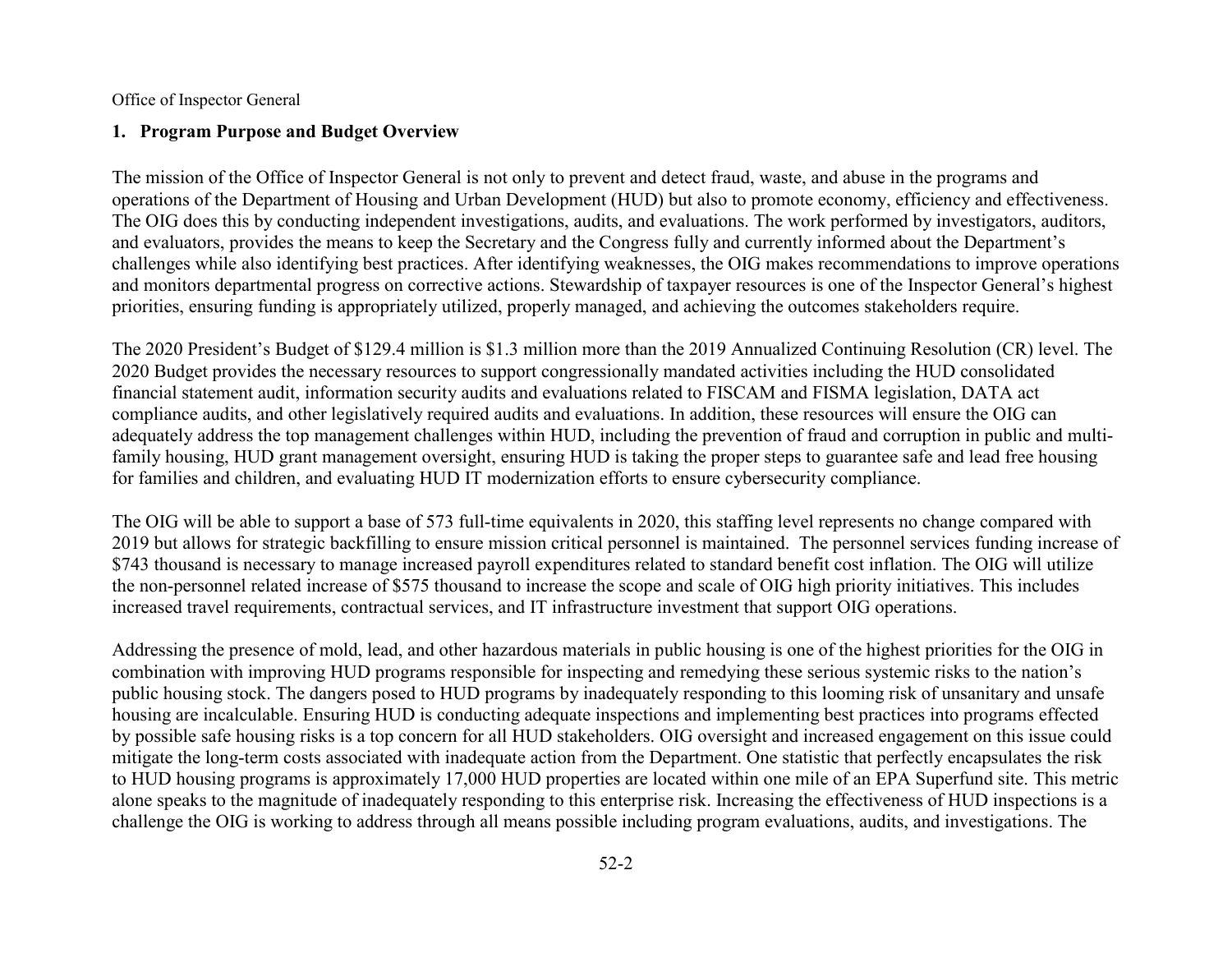first surge in this effort came in 2019 with the deployment of the Joint-Housing Authority Review Team (JHART) initiative. In November of 2019, the OIG created a cross-component team to review the operation of housing authorities designated as "troubled" by HUD PIH. Teams deployed to assess the physical condition of public housing units as well as the fiscal and managerial operations of these troubled housing authorities. The goal of these reviews was to identify and address emergency abatement situations, understand systemic problems facing PHAs, and determine whether full criminal investigation or programmatic reviews are necessary. The operations undertaken this fiscal year represent the beginning of this new approach to assessing and addressing substantial risks to public housing. The OIG foresees the continued and increased deployment of agents, auditors, and evaluators all with the common mission of preventing failures like Alexander County, East St. Louis, or NYCHA from happening in the future. This type of joint task force approach to combating the problem of unsafe housing requires the deployment of numerous OIG staff and assets, the increased funding requested would provide the resources to support personnel in the field while also allowing for an increased OIG presence overseeing program augmentations from the Department. The 2020 Budget provides for the mission critical resources to further the effectiveness of this OIG initiative.

The OIG is beginning to leverage emerging technologies to be more proactive and efficient in executing our oversight mission. The resources provided in the 2020 Budget will allow the OIG to make investments in hardware, software, and training necessary to conduct forensic examinations in support of our criminal investigations. As this investigative capacity develops, retention of experts in this field will be necessary to retain and build knowledge, as well as to apply these new tools in ways that become a force multiplier for the OIG. In a similar fashion, the OIG plans to grow its eDiscovery and digital investigation capabilities by providing technology to each program function to collect, review, and analyze large amounts of data. The use of such technology improves the precision and speed of oversight efforts, particularly investigations. To support these added systems as well as the nationwide digital infrastructure the OIG anticipates implementing a cloud-based solution that will decrease long-term data center costs while also ensuring the OIG wide area network is robust enough to handle current and future mission needs. This investment will provide connectivity, communications, and access to information from any location. The 2020 Budget supports the staff necessary to lead this effort and the funding necessary to make long-term investments in new digitally based tools that will proliferate the reach and capabilities of the OIG.

In the wake of the 2008 financial crisis the OIG has become increasingly concerned with monitoring and acting on HUD programs that carry inflated systemic risk to the Federal Housing Administration (FHA) and Mutual Mortgage Insurance (MMI) fund. The OIG believes there are serious structural issues with the Home Equity Conversion Mortgage (HECM) program that raise questions as to whether the program is self-sustaining or actually functions as a subsidy program as it is defined. HUD has taken several steps to fix problems in the HECM program but some concerns seems to be intractable and a failure of the HECM program model. For the past several years, HECM program expenses have far outstripped revenues at a staggering pace. The OIG calculates that the HECM program has required approximately \$14.7 billion in subsidies from the forward loan program since 2009. Because the HECM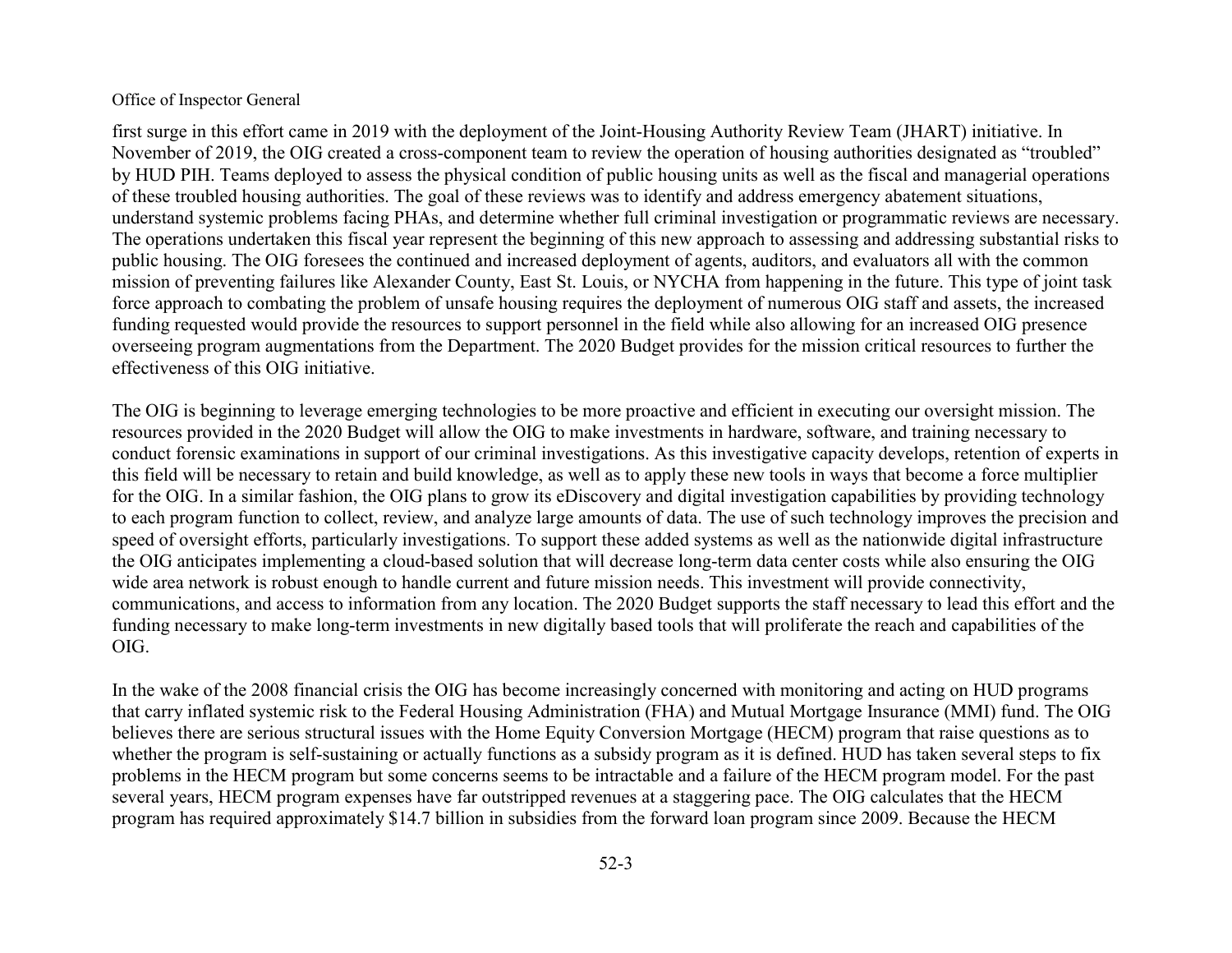program moved into the MMI fund in 2008, the revenues of the single-family forward program have offset these losses. Moreover, the budget formulation process hides the HECM program losses. Each year HUD estimates that the HECM program will have a "negative subsidy" meaning the true cost of the program remains hidden in the appropriation process. In executing the program HUD has consistently re-estimated the HECM loan portfolio to have a "positive subsidy", or put a different way, the program is running at a deficit. The OIG plans increasing and extensive oversight work in this important and systemically vulnerable area. The 2020 budget supports the OIG's work in this area and allows for retention of staff with the necessary skill set to address these risks to HUD, FHA, and the health of the MMI fund.

The 2020 Budget will support an expanding focus on oversight of counterparty risk and non-bank lending which pose significant institutional risk for Ginnie Mae and FHA. As the Department navigates the risk posed by the shift to nonbank lending and servicing, OIG will look to initiate work in the high-risk areas of the various portfolios within Ginnie Mae and FHA. Both entities are undertaking efforts to modernize its mortgage origination, servicing, and secondary-market platforms to account for technological innovations like digital mortgages and blockchain, which will require OIG to develop expertise and remain current in these areas to provide quality oversight.

The HUD consolidated financial statement audit remains an increasingly resource-intensive undertaking for the OIG in both staff hours and operational costs associated with the audit. HUD is one of two Cabinet level Departments that have failed to achieve a clean financial statement audit opinion; this situation creates a sense of urgency for the Department to address outstanding weaknesses and for the OIG to evaluate the corrective actions taken. Remediation undertaken by HUD CFO to resolve previous audit findings creates the need to review and evaluate solutions to ensure they are addressing material weaknesses. This increase in financial audit workload will require resources and staffing to adequately carryout the financial statement audit. The OIG recognizes the immense importance of delivering a comprehensive and unquestionable assessment of HUD, FHA, and Ginnie Mae's financial health; these increased resources will provide the capacity to achieve this objective. The OIG plans to evaluate the best strategy for conducting the financial statement audit by examining internal resources and assets against the demand presented by the Department's complex financial position and systems.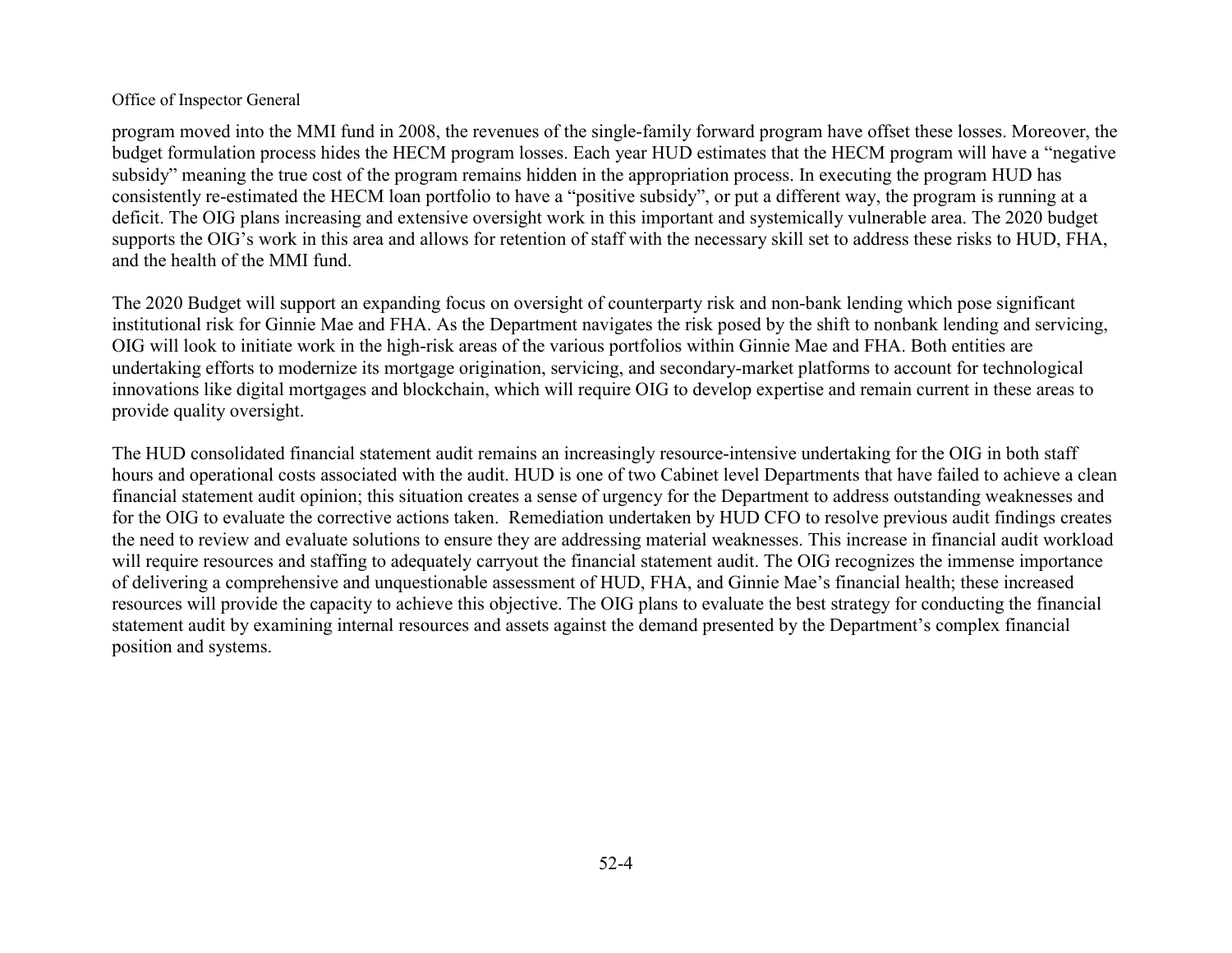#### **2. Key Operational Initiatives**

- $\bullet$  In 2018 the OIG released an updated five-year strategic plan spanning the period from 2018 2022. The first of five strategic goals is to further HUD's mission success, with specific objectives aimed at helping the OIG assist HUD in developing an effective and efficient means of meeting its housing and community development goals and ensuring the integrity and accountability of program funds and operations. In service of this goal, the OIG has begun to reexamine its effectiveness and relationship with HUD. With new insights, the OIG is reinventing its oversight work planning process and rejuvenating the process for developing an annual report on the top management and performance challenges facing HUD. In addition, the OIG launched an Enterprise Risk Management (ERM) program to evaluate HUD's risks, which includes identifying emerging issues and large systemic risks. Improving these processes and refocusing the OIG's oversight work on HUD's top management risks creates more rigor in ensuring the focus of the OIG's work is examining HUD's longstanding issues from different perspectives and identifying new and more efficient solutions given resource and staffing constraints. By identifying emerging threats to HUD operations as they develop the OIG can act quickly to prevent fraud and programmatic waste before such risks grow in magnitude. Addressing threats to HUD in their infancy will also benefit the OIG by reducing the staffing and non-personnel resources required to contain and eliminate potentially significant incidents of waste, fraud, and abuse.
- As part of this organizational strategic revitalization, the OIG will assess the economy, efficiency, and effectiveness of current mission support processes, which include human capital management, information technology, financial management, acquisition, administrative support, and communications. Where necessary the organization will take steps to modernize each process to ensure that it works optimally with a focus on cost effectiveness. An example of this process in action is the steps taken to reduce data center hosting costs, by migrating OIG servers to an in-house facility that is both more secure and is producing cost savings of approximately \$600 thousand annually. The OIG has also realized cost savings and containment by taking an aggressive approach to space footprint reduction. Where possible the OIG has reduced space or renovated existing space to create efficiencies such as desk sharing and hoteling. This focus on cost containment has yielded a roughly nine percent reduction in GSA rent costs from 2016 to 2019.
- The OIG is continually looking for new and innovative ways to improve internal controls and increase transparency in acquisition and financial decision-making. The best example of this is the Acquisition Steering Committee (ASC), which provides an internal check on all procurement decisions to ensure contractual obligations meet strict requirements to deliver a substantial benefit to the agency. A core tenet of the ASC's charge is to find opportunities to leverage economies of scale for fiscal gain. Where possible the OIG is trying to find enterprise-wide solutions that address an array of organizational needs. By optimizing the commonality of solutions, the OIG can optimize savings for the organization during the procurement process. Using this approach to long term planning the OIG has undertaken projects that will reduce future outlays. An example of this